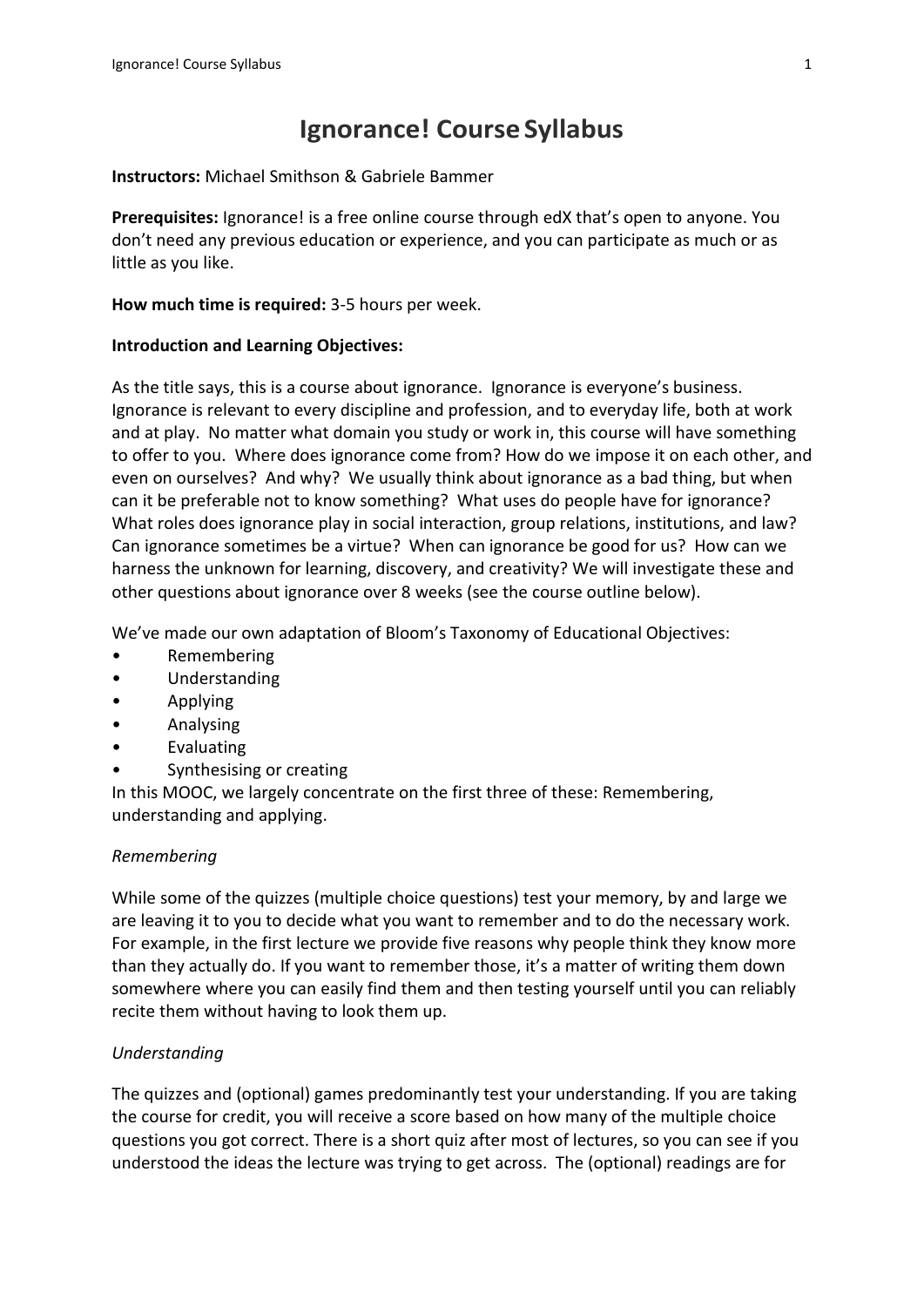you to extend your understanding of the lecture material, should you wish to delve further into a particular topic.

The games are a little different. They are not as directly related to the lectures, but each game gives you the experience of dealing with ignorance in a particular way. The games are usually explained in a lecture after you have played them, so it gives you an opportunity to figure things out for yourself and then to test your understanding against the explanation. There also is a discussion topic for each game, where you can exchange views with other participants on how best to play the game.

You can also check your understanding through the discussion forum. After each lecture, we invite you to address one or more discussion questions by looking for parallels between the material in the lecture and your own experience. In addition, if you have questions, we or the teaching assistants will do our best to answer them. We also encourage you—the course participants—to interact, by commenting on each other's posts and by helping each other when there are questions. A great way to figure out if you really understand something is to explain it to someone else and you can do this through the discussion forum.

#### *Applying*

The discussion forum also provides an opportunity for you to apply the knowledge. Some of our trigger questions will prompt you to do this, but you should also feel free to start your own lines of discussion around application. There may be a particular topic to which you want to apply your new understanding of ignorance; if so start a discussion thread and see who else may wish to join.

There will be discussion threads specifically for people who want to apply understandings about ignorance to complex social and environmental problems—you might be researching in that area or be a decision maker or just be generally interested. Each week there will be a small number of trigger questions and we invite those of you interested in complex problems to join those discussions.

#### *Analysing, Evaluating and Synthesising or Creating*

The discussion forums can also be used to analyse ignorance, evaluate the evidence, synthesise what you've learnt, and to share creative insights. We see these as a bonus and we will invite you to post contributions at this level in the course wiki.

#### **Assessment and Grading Policy:**

The assessment in this course is by quizzes (mainly multiple-choice) and participation in discussion forums. The quizzes cover the material in the video lectures, and count for 80 points out of 100 points in total for your mark for the course.

Participation in discussions counts the remaining 20 points of your course mark.

You will need 60 points out of 100 to pass this course. That means that for those who wish to receive a certificate you need to score at least 60% for your total grade.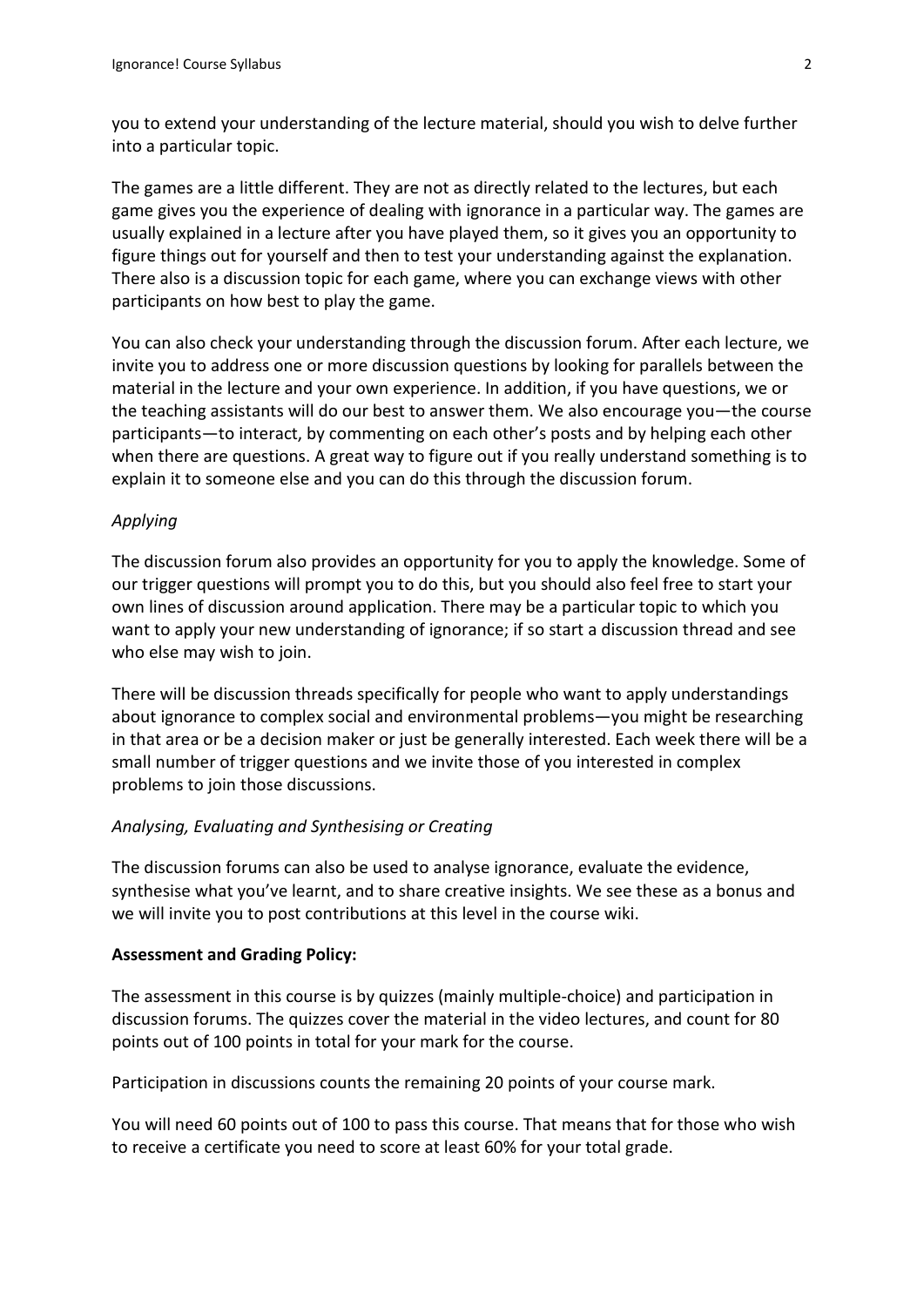## **Course Outline**

## **Week 1: What Is Ignorance?**

- 1.1 Video lecture: Welcome to the Course
- 1.2 Video lecture: We Know Less than We Think We Do
	- o Quiz
	- o Discussion topic
	- o Reading on hindsight bias (optional)
- 1.3 Video lecture: How Do We Think About Ignorance?
	- o Quiz
	- o Discussion topic
	- o Reading on metaphors for ignorance (optional)
- 1.4 Video lecture: Effective Thinking About Ignorance
	- o Quiz
	- o Discussion topic
	- o Readings on frameworks for ignorance (optional)
- 1.5 Video lecture: The Act of Ignoring
	- o Quiz
	- o Discussion topic
- 1.6 Video lecture: Negative Knowledge
	- o Quiz
	- o Discussion topic
- 1.CP-1 Video lecture: Introduction to Complex Problems
	- o Discussion topics
- 1.CP-2 Video lecture: Ignorance and Complex Problems Week 1
	- o Discussion topics
	- o Discussion declaration
- Honey Bee Game week 1 (optional)
	- o Introduction
	- o Play the game
	- o Discussion topic
- Gem Mining Game (optional)
	- o Introduction
	- o Play the game
	- o Discussion topic

## **Week 2: Where Does Ignorance Come From? Part 1**

- 2.1 Video lecture: Things We'd Rather NotKnow (at least for now)
	- o Quiz
	- o Discussion topic
- 2.2 Video lecture: Things We Never Want to Know
	- o Quiz
	- o Discussion topic
	- o Readings on medical conditions (optional)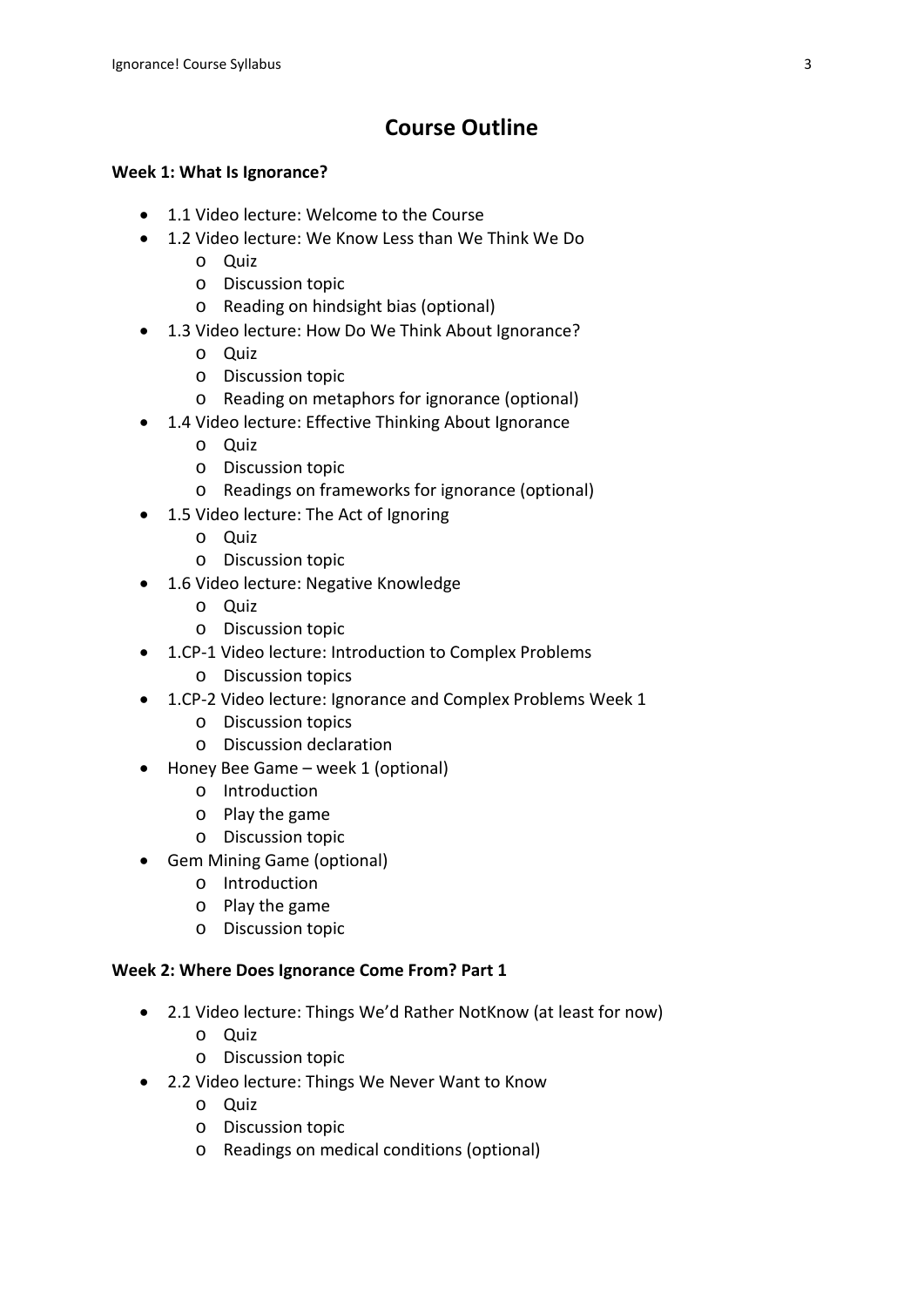- 2.3 Video lecture: Unknowns, Improvisation, and Creativity (interview with John Mackey)
	- o Discussion topic
- 2.4 Video lecture: Knowing Can Be Costly
	- o Quiz
	- o Discussion topic
- 2.5 Video lecture: Indecision and Indecisiveness (interview with Stephen Tang)
	- $O<sub>u</sub>$
	- o Discussion topic
	- o Reading on indecision (optional)
- 2.6 Video lecture: Imposing Ignorance on Others
	- o Quiz
	- o Discussion topic
- 2.CP Video lecture: Ignorance and Complex Problems Week 2
	- o Discussion topics
	- o Discussion declaration
- Honey Bee Game week 2 (optional)
	- o Introduction
	- o Play the game
	- o Discussion topic

#### **Week 3: Where Does Ignorance Come From? Part 2**

- 3.1 Video lecture: Doubt Is Their Product: Manufacturing Ignorance
	- o Quiz
	- o Discussion topic
- 3.2 Video lecture: Strategic Ignorance and the Social Control of Curiosity
	- o Quiz
	- o Discussion topic
	- o Reading on strategic ignorance (optional)
- 3.3 Video lecture: Restricting Science for the Public Good? Dual Use Dilemmas
	- o Quiz
	- o Discussion topic
	- o Reading on dual use dilemmas (optional)
- 3.4 Video lecture: Virtuous Ignorance
	- o Quiz
	- o Discussion topic
- 3.5 Video lecture: How Our Preferences Shape Our Ignorance
	- o Quiz
	- o Discussion topic
	- o Reading on ignorance economy (optional)
- 3.6 Video lecture: Is Ignorance a Public Problem?
	- o Quiz
	- o Discussion topic
	- o Reading on social problem(optional)
- 3.CP Video lecture: Ignorance and Complex Problems Week 3
	- o Discussion topics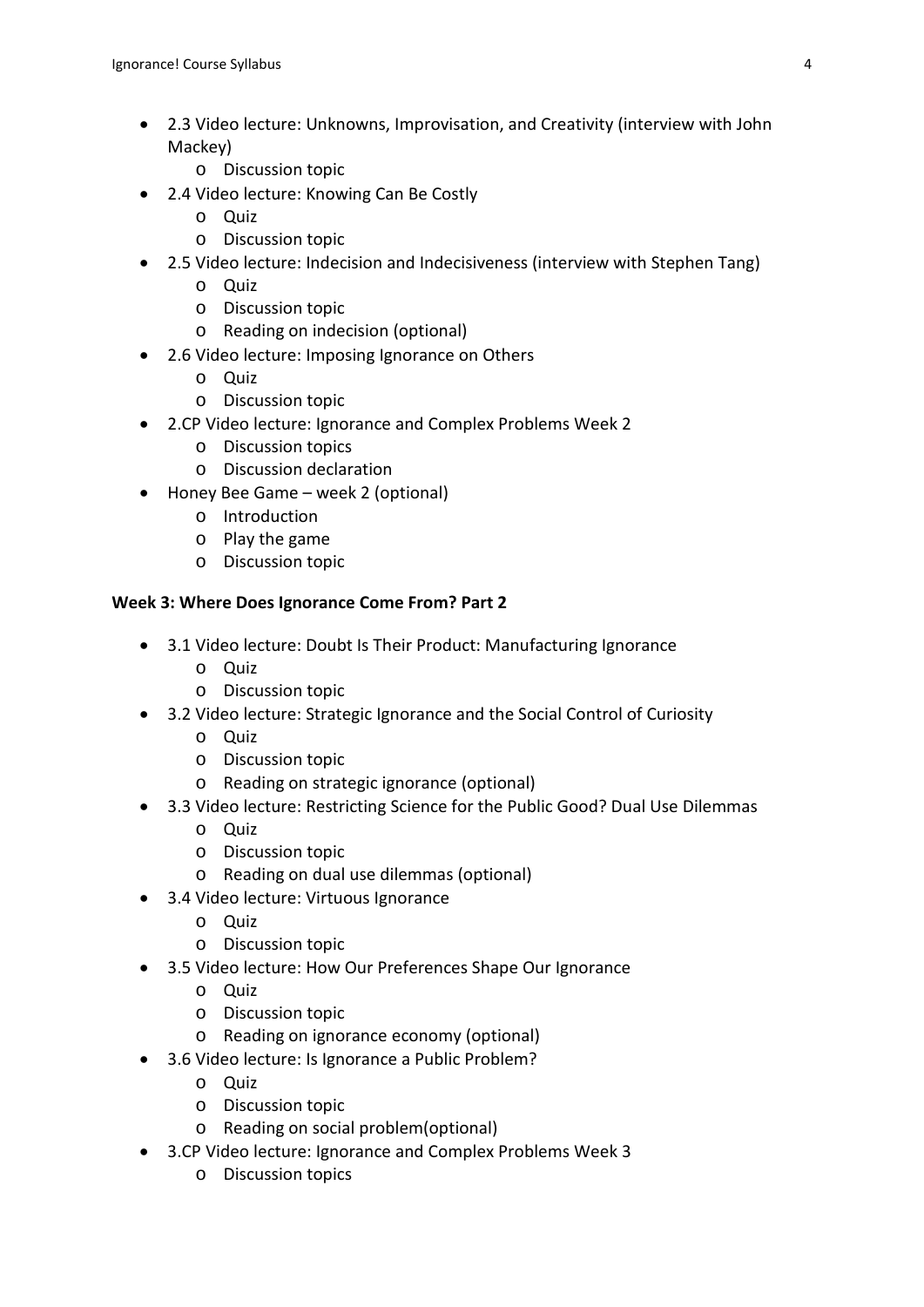- o Discussion declaration
- Find Out Your Ignorance and Risk Tolerance Profiles (optional)
	- o Online questionnaires on risk orientation and ignorance tolerance

## **Week 4: Are There Different Kinds of Ignorance?**

- 4.1 Video lecture: If There Are Different Kinds of Ignorance, Why Is That Important?
	- o Quiz
	- o Discussion topic
	- o Reading on ignorance and the brain (optional)
- 4.2 Video lecture: Are There Different Kinds of Ambiguity?
	- o Quiz
	- o Discussion topic
- 4.3 Video lecture: Conflict Differs From Ambiguity, But Which Is Worse?
	- o Quiz
	- o Discussion topic
	- o Reading on conflict aversion (optional)
- 4.4 Video lecture: Sample Space Ignorance: When We Don't Know What's Coming
	- o Quiz
	- o Discussion topic
	- o Reading on partitions (optional)
- 4.5 Video lecture: Do Different Kinds of Ignorance Involve Different Networks in the Brain?
	- o Quiz
	- o Discussion topic
	- o Readings (optional)
- 4.6 Video lecture: How Do the Meanings and Roles of Ignorance Evolve Over Time?
	- o Quiz
	- o Discussion topic
- 4.CP Video lecture: Ignorance and Complex Problems Week 4
	- o Discussion topics
	- o Discussion declaration
- Investor Games (optional)
	- o Introduction
	- o Play the Investor Random Game
	- o Discussion topic
	- o Play the Investor Chaos 1 Game
	- o Discussion topic
	- o Investor Chaos 2 Game
	- o Discussion topic

## **Week 5: When Is Ignorance Good or Bad for Us?**

- 5.1 Video lecture: When Can Knowing More Lead to Worse Decisions?
	- o Quiz
	- o Discussion topic
- 5.2 Video lecture: When Is It Futile to Seek Greater Certainty?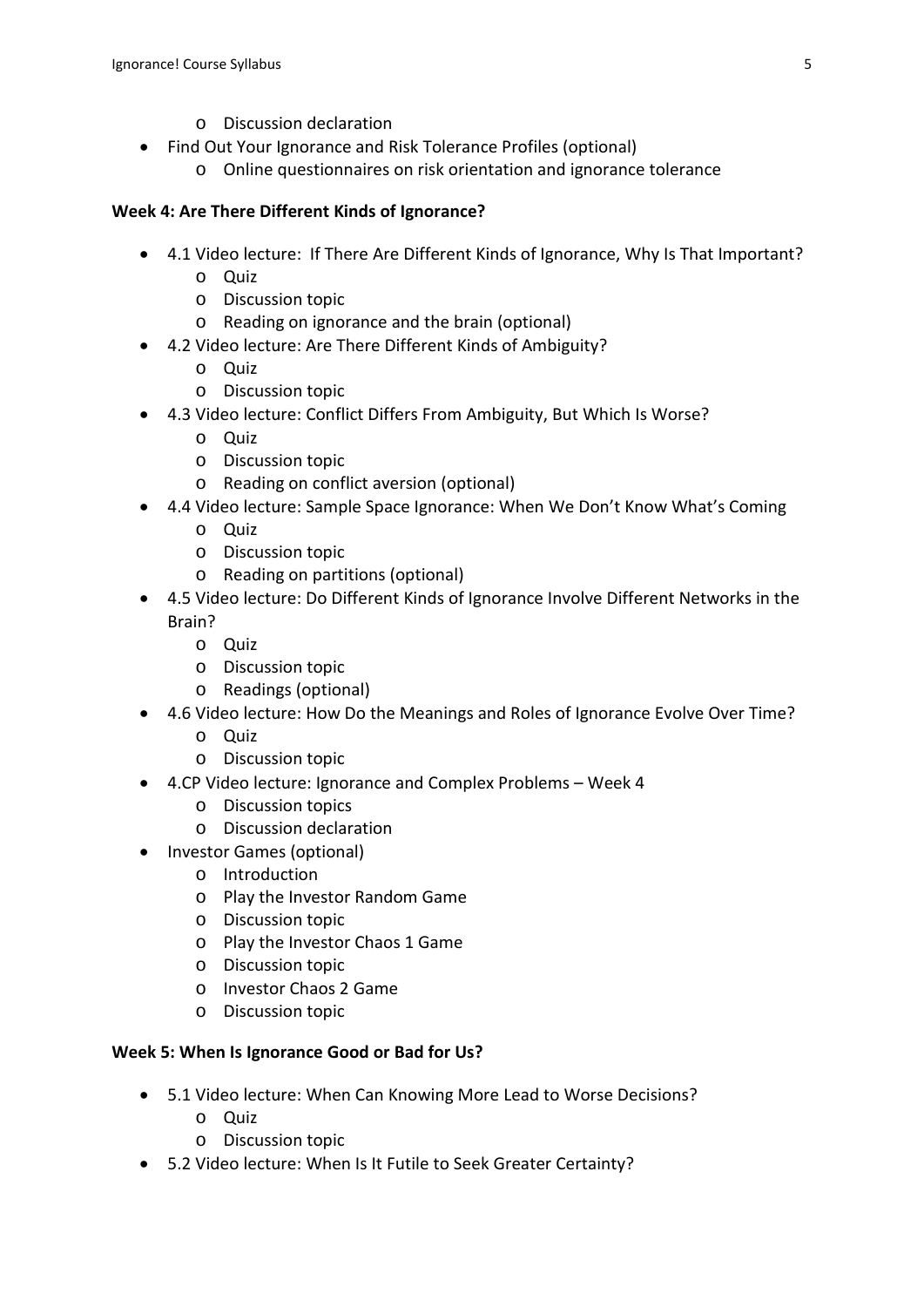- o Quiz
- o Discussion topic
- 5.3 Video lecture: How Can Vagueness and Ambiguity Earn Their Keep?
	- o Quiz
	- o Discussion topic
- 5.4 Video lecture: Why Do We Fall for Gambler's Fallacy?
	- o Quiz
	- o Discussion topic
- 5.5 Video lecture: Exploiting Unknowns (interview with Sasha Grishin)
	- o Quiz
	- o Discussion topic
- 5.6 Video lecture: When Is Ignorance Good or Bad for Us?
	- o Discussion topic
- 5.CP Video lecture: Ignorance and Complex Problems- Week 5
	- o Discussion topics
	- o Discussion declaration

## **Week 6: How Are Unknowns Dealt with in Different Domains?** (no quizzes in Week 6)

- 6.1 Video lecture: How Are Unknowns Dealt with in Different Domains?
- 6.2 Video lecture: Politics (interview with Michael Moore)
- 6.3 Video lecture: Entrepreneurship (interview with Dr. Sarah Pearson)
- 6.4 Video lecture: Environmental Science (interview with Professor Steve Dovers)
- 6.5 Video lecture: Field Epidemiology and Disease Outbreaks (interview with Dr. Martyn Kirk and Dr. Kerri Viney)
- 6.6 Video lecture: Intelligence and Anti-Terrorism (interview with Dr. Grant Wardlaw)
- 6.7 Video lecture: Ignorance, Experts, and Decisions
- 6.CP Video lecture: Ignorance and Complex Problems- Week 6
	- o Discussion topics
	- o Discussion declaration

#### **Week 7: Can We Make Good Decisions Under Ignorance?**

- 7.1 Video lecture: What Is a Decision?
	- o Quiz
- 7.2 Video lecture: How Do We Decide Under Different Unknowns?
	- o Quiz
- 7.3Video lecture: When Can Knowing More Lead to Worse Decisions? o Quiz
- 7.4 Video lecture: When Greater Uncertainty Requires Stronger Measures o Quiz
- 7.5 Video lecture: Good Decisions Under Ignorance: Robustness and Satisficing o Quiz
- 7.6 Video lecture: Good Decisions Under Ignorance: The Human Dimension o Quiz
- 7.7 Video lecture: Criteria for Good Decisions Under Ignorance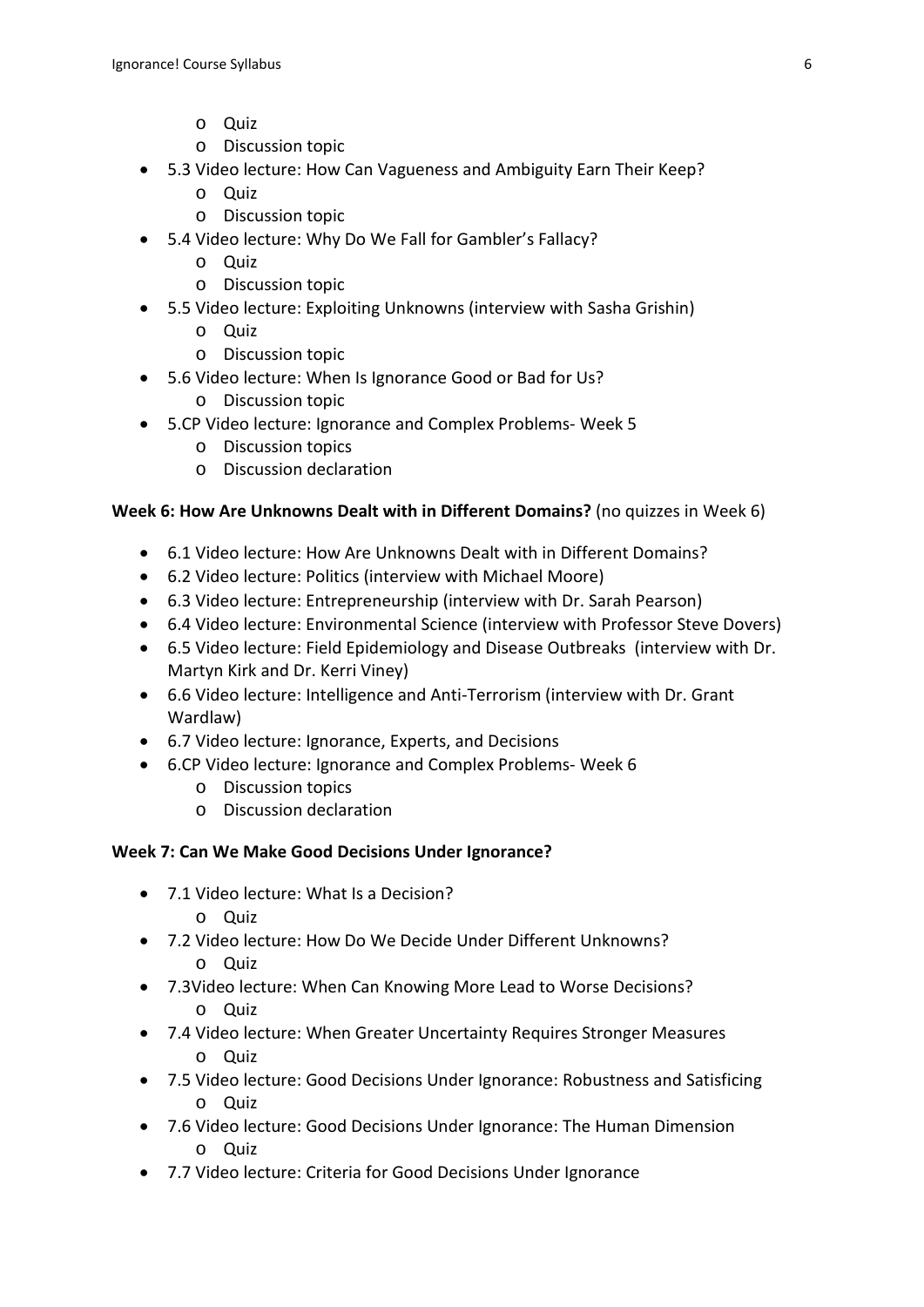- o Quiz
- 7.CP Video lecture: Ignorance and Complex Problems, Week 7
	- o Discussion topics
	- o Discussion declaration

#### **Week 8: When Is Ignorance Good or Bad for Us?**

- 8.1 Video lecture: Expertise on Expertise o Quiz
- 8.2 Video lecture: Risky Risk Communication
	- o Quiz
- 8.3 Video lecture: Six Ways of Coping with Ignorance
	- o Quiz
- 8.4 Video lecture: Improving Our Ignorance
	- o Quiz
- 8.5 Video lecture: Where Good Ideas Come From, Part 1 o Quiz
- 8.6 Video lecture: Where Good Ideas Come From, Part 2
	- o Quiz
- 8.CP Video lecture: Ignorance and Complex Problems, Week 8
	- o Discussion topics
	- o Discussion declaration
- Course evaluation

#### **Course timing**

When the course starts week 1 and 2 materials will be available. In each of the following three weeks a new set of materials will be released. Each week's materials will be available for three weeks in total. That means if you want to receive credit for the quizzes and discussion participation, you need to complete it in that three week window. You can still participate in the quizzes and discussion forums after the deadline, but they will not count towards your assessment. In addition, the discussion forums will no longer be monitored.

| Week           | Release date    | Deadline to receive credit for<br>quiz and discussion<br>participation 23.00 UTC (Co-<br>ordinated Universal Time) |
|----------------|-----------------|--------------------------------------------------------------------------------------------------------------------|
| 1              | 10 January 2017 | 30 January 2017                                                                                                    |
| $\overline{2}$ | 10 January 2017 | 30 January 2017                                                                                                    |
| 3              | 17 January 2017 | 6 February 2017                                                                                                    |
| 4              | 24 January 2017 | 13 February 2017                                                                                                   |
| 5              | 31 January 2017 | 20 February 2017                                                                                                   |